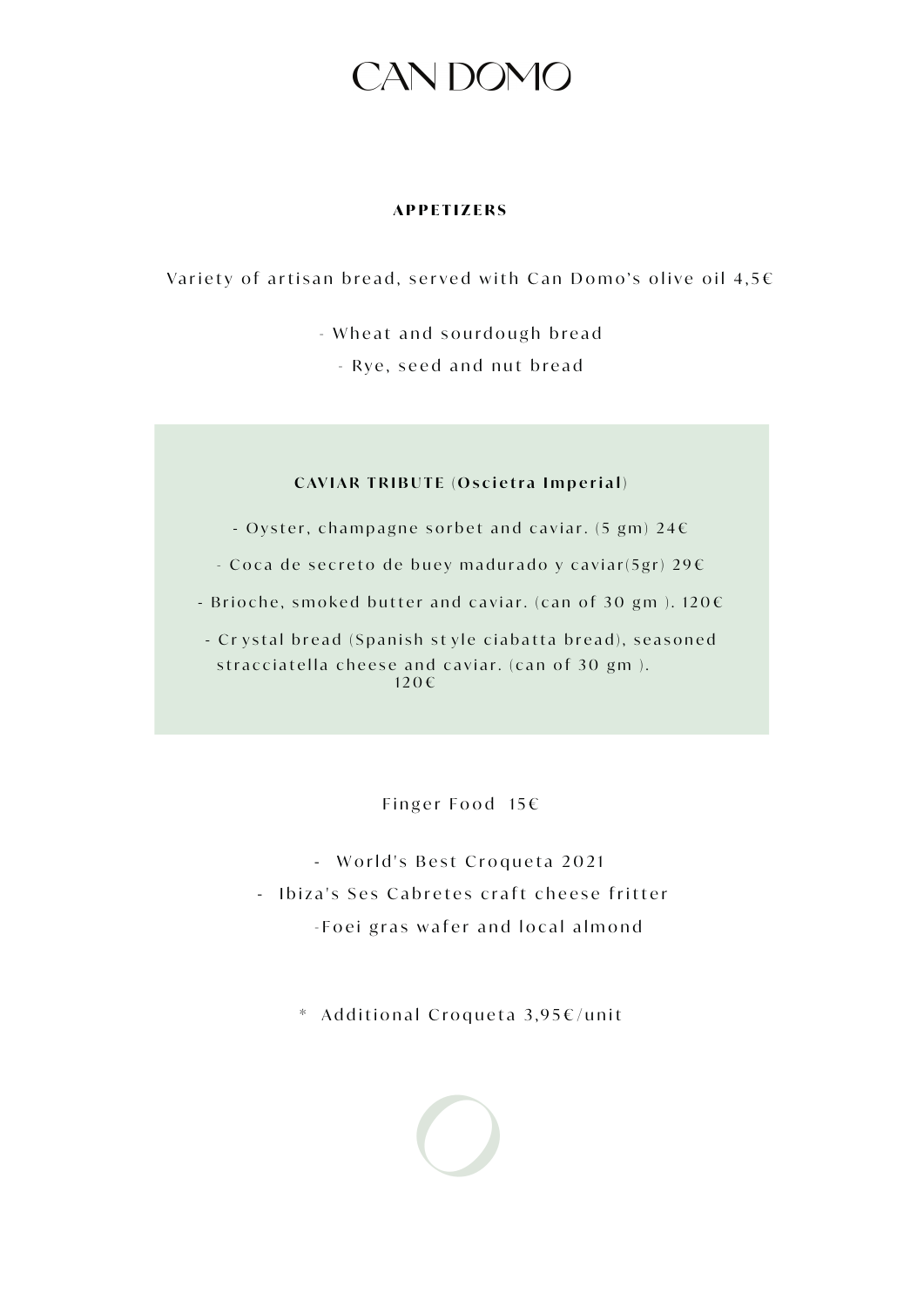### **STARTERS**

## Can Domo's Locally Sourced Seasonal Vegetables

- Burrata cheese, served with appl, celery and wild herbs. 32 $\varepsilon$ 

- Mini artichokes, served with cockles and Joselito Ham's bone marrow broth.  $34E$ 

- White asparagus and bottarga served with hollandaise sauce and black truffle.  $36 \in$ 

## **Seafood from our Coastlines**

- Gillardeau oyster, grilled and pickled  $9,5 \in \times 1$ 

- Spanish Carabinero prawn, with lard and porcnegre sobrasada (Balearic pork sausage).  $29 \times / \text{ud}$ 

- Sea cucumber, tear-drop pea, egg-yolk and payes poultry broth.  $39 \in$ 

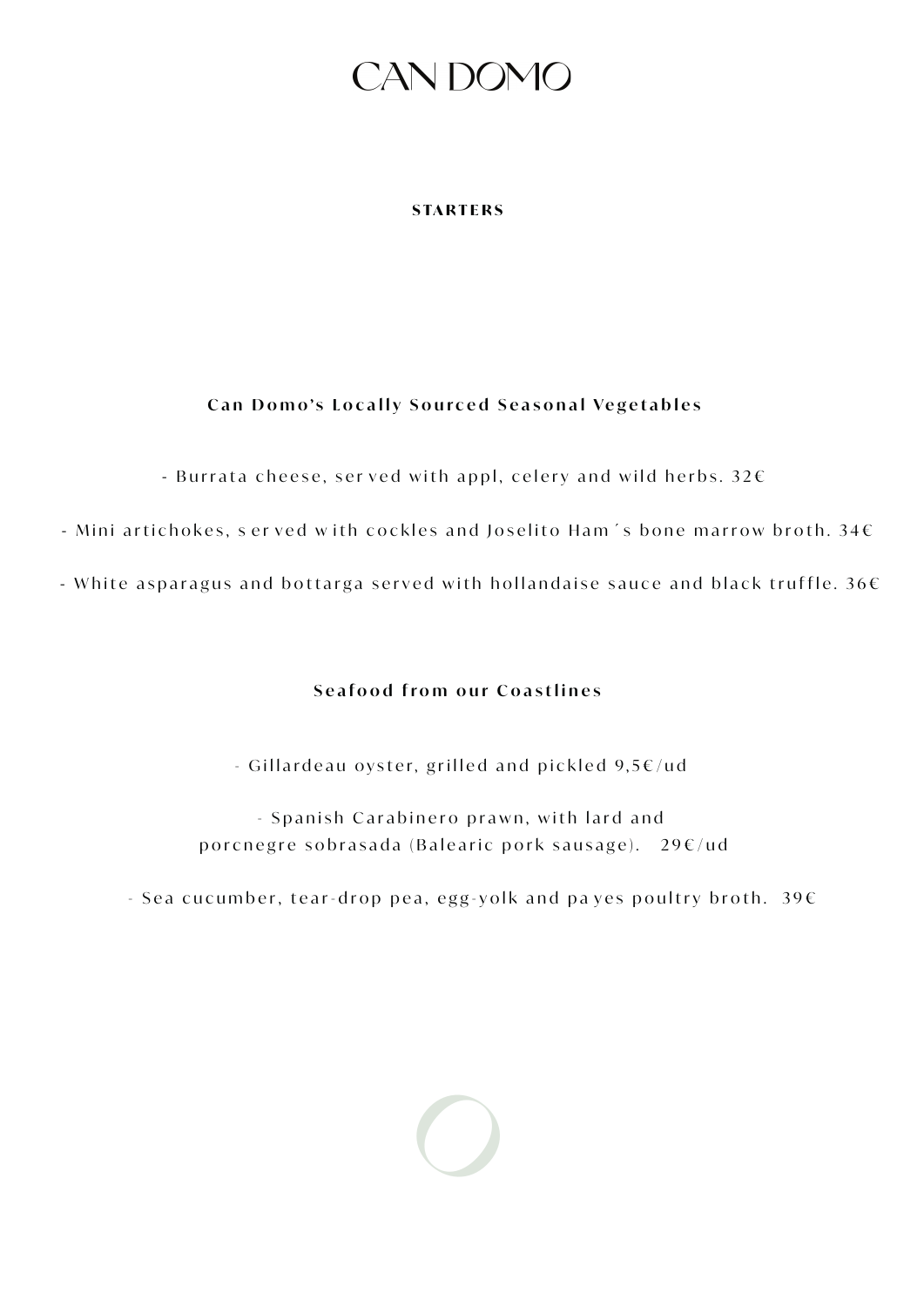#### **MAIN COURSES**

### **Fresh Wild Fish**

 $-$  Grilled fish of the day, mushroom and wild herb pil-pil sauce and greens 44 $\epsilon$ 

- Wild turbot, creamed wild spinach & garlic **YL Q DHWW** H  $46 \in$ 

 $-$  Red tuna belly, served with vegetable demi-glace sauce and celeriac  $46\epsilon$ 

## **Meats from our Surroundings**

 $-$  Payés specialty poultry dish served with root vegetables and liver parfait 44 $\epsilon$ 

-Ibiza's locally sourced lamb shoulder cooked at 65°C, served with seasoned eggplant and chickweed salad.  $46 \in$ 

- Dry aged beef sirloin steak, served with miniature vegetables and roasted bone marrow broth  $466$ 

- Galician dry-aged blond beef steak (Lyo Carnicas selection), with char-grilled piquillo peppers  $105 \epsilon/kg$